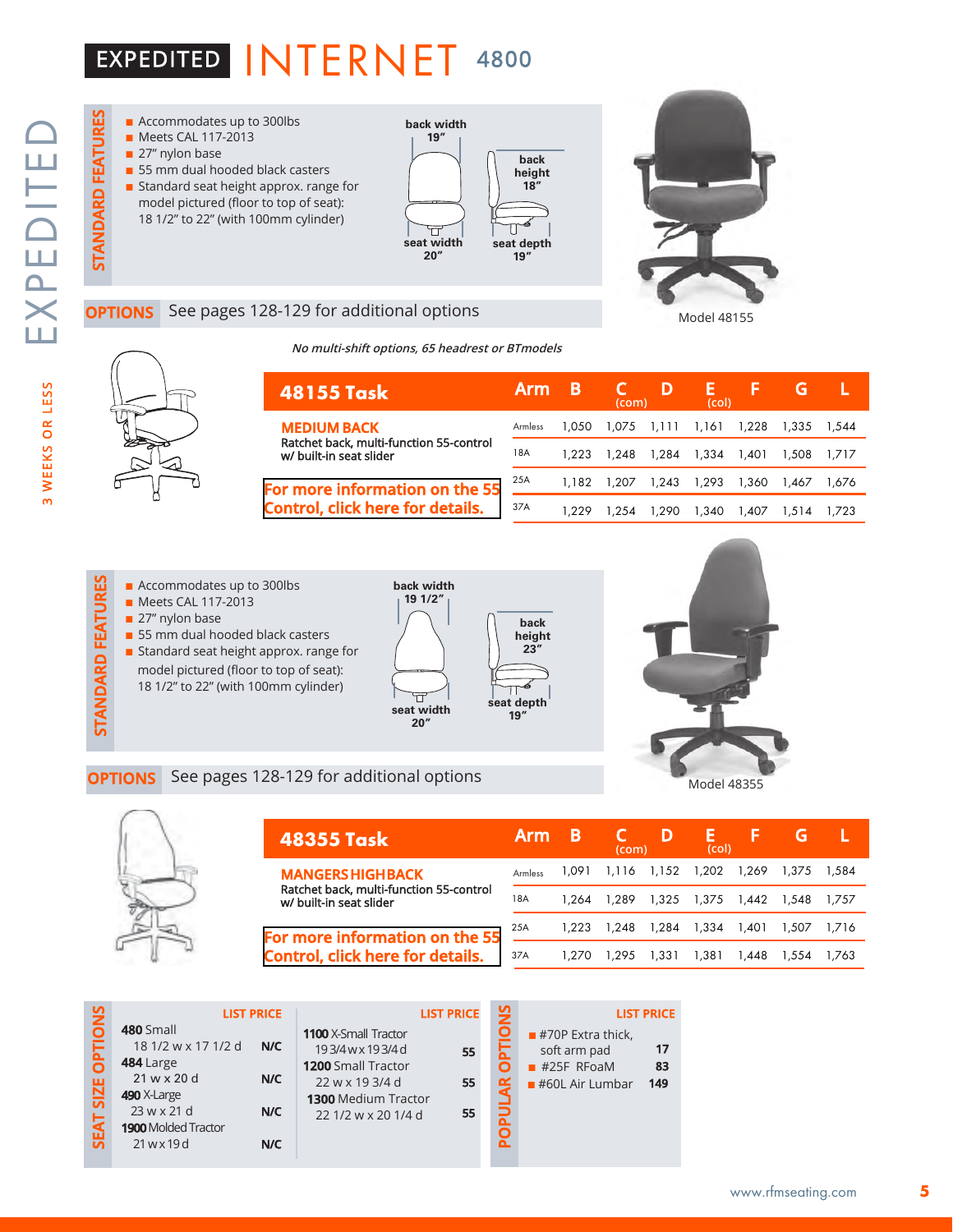

## **OPTIONS** See pages 128-129 for additional options



**01A** Fold away arm with vertical and horizontal adjustment and standard 10 pad 219

08A 3 position pivot, vertically and horizontally adjustable arm with standard 10 pad 152

23A Forward angled vertically and horizontally adjustable arm with 10 pad 160

25AVertical and horizontal adjustable "T" arm with standard 10 pad 132

37A4-way, multifunction, vertical and horizontal adjustment w/pad. Pads cannot be changed.

179

| 4814 Task                                                      | <b>Arm</b>     | B     | C<br>(com)            | D     | Е<br>(col) | F     | G     | L     |
|----------------------------------------------------------------|----------------|-------|-----------------------|-------|------------|-------|-------|-------|
| <b>MEDIUM BACK</b><br>Multi-function 04-control w/ seat slider | <b>Armless</b> | 823   | 848                   | 884   | 934        | 1,001 | 1,108 | 1,317 |
|                                                                |                |       |                       |       |            |       |       |       |
| 4815 Task                                                      | <b>Arm</b>     | B     | C<br>(com)            | D     | E<br>(col) | F     | G     | L     |
| <b>MEDIUM BACK</b><br>Ratchet back, multi-function 05-control  | Armless        | 900   | 925                   | 961   | 1,011      | 1.078 | 1,185 | 1,394 |
| w/seat slider                                                  |                |       |                       |       |            |       |       |       |
| 4818 Task                                                      | <b>Arm</b>     | В     | C<br>(com)            | D     | E<br>(col) | F     | G     | L     |
| <b>MEDIUM BACK</b><br>Ratchet back, multi-function 08-control  | Armless        | 1,115 | 1,141                 | 1,177 | 1,227      | 1,294 | 1,400 | 1,609 |
| w/ built-in seat slider, knee tilt                             |                |       |                       |       |            |       |       |       |
| 48114 Task                                                     | <b>Arm</b>     | B     | $\mathsf{C}$<br>(com) | D     | E<br>(col) | F     | G     | L     |
| <b>MEDIUM BACK</b><br>Ratchet back, advanced synchro tilt      | <b>Armless</b> | 900   | 925                   | 961   | 1,011      | 1,078 | 1,185 | 1,394 |
| control w/ built-in seat slider, tilt lock                     |                |       |                       |       |            |       |       |       |
| NS481 Task                                                     | <b>Arm</b>     | B     | C<br>(com)            | D     | E<br>(col) | F     | G     | L     |
| <b>MEDIUM BACK</b><br>Enhanced task 07 control and ratchet     | Armless        | 872   | 898                   | 934   | 983        | 1,051 | 1,157 | 1,366 |
| back w/ seat slider                                            |                |       |                       |       |            |       |       |       |
|                                                                |                |       |                       |       |            |       |       |       |

|                |                            | <b>LIST PRICE</b> |
|----------------|----------------------------|-------------------|
| <b>OPTIONS</b> | 480 Small                  |                   |
|                | 18 1/2 w x 17 1/2 d        | N/C               |
|                | 484 Large                  |                   |
|                | $21 w \times 20 d$         | N/C               |
| <b>SIZE</b>    | 490 X-Large                |                   |
|                | 23 w x 21 d                | N/C               |
| <b>SEAT</b>    | <b>1900</b> Molded Tractor |                   |
|                | 21 w x 19 d                | N/C               |
|                |                            |                   |

|                             | <b>LIST PRICE</b> |
|-----------------------------|-------------------|
| <b>1100 X-Small Tractor</b> |                   |
| 193/4wx193/4d               | 55                |
| 1200 Small Tractor          |                   |
| 22 w x 19 3/4 d             | 55                |
| <b>1300</b> Medium Tractor  |                   |
| 22 1/2 w x 20 1/4 d         | 55                |
| 1500 Deep Tractor           |                   |
| 24 1/4 w x 19 3/4 d         | 165               |
|                             |                   |

**ICE** 

|                     |                                                                          |                                      |                        | UJ, 14, and NJ MUUCIS.                                                                                                                  |
|---------------------|--------------------------------------------------------------------------|--------------------------------------|------------------------|-----------------------------------------------------------------------------------------------------------------------------------------|
| <b>OPTIONS</b><br>ă | $#70P$ Extra thick,<br>soft arm pad<br>$#25F$ RFoaM<br>$#60L$ Air Lumbar | <b>LIST PRICE</b><br>17<br>83<br>149 | <b>UPGRADE</b><br>24/7 | LIS<br>24/7Upgrade<br>includes<br>■ Seat Slider<br>$\blacksquare$ 28" Heavy b<br>■ 70mm Heav<br>casters<br>$\blacksquare$ 9 Ply seat sh |
|                     |                                                                          |                                      |                        | <b>Dual Densit</b>                                                                                                                      |

\*24/7 Upgrade option available on 05, 14, and NS models.

**LIST PRICE**

Model 4814



includes **325** Seat Slider 28" Heavy base 70mm Heavy duty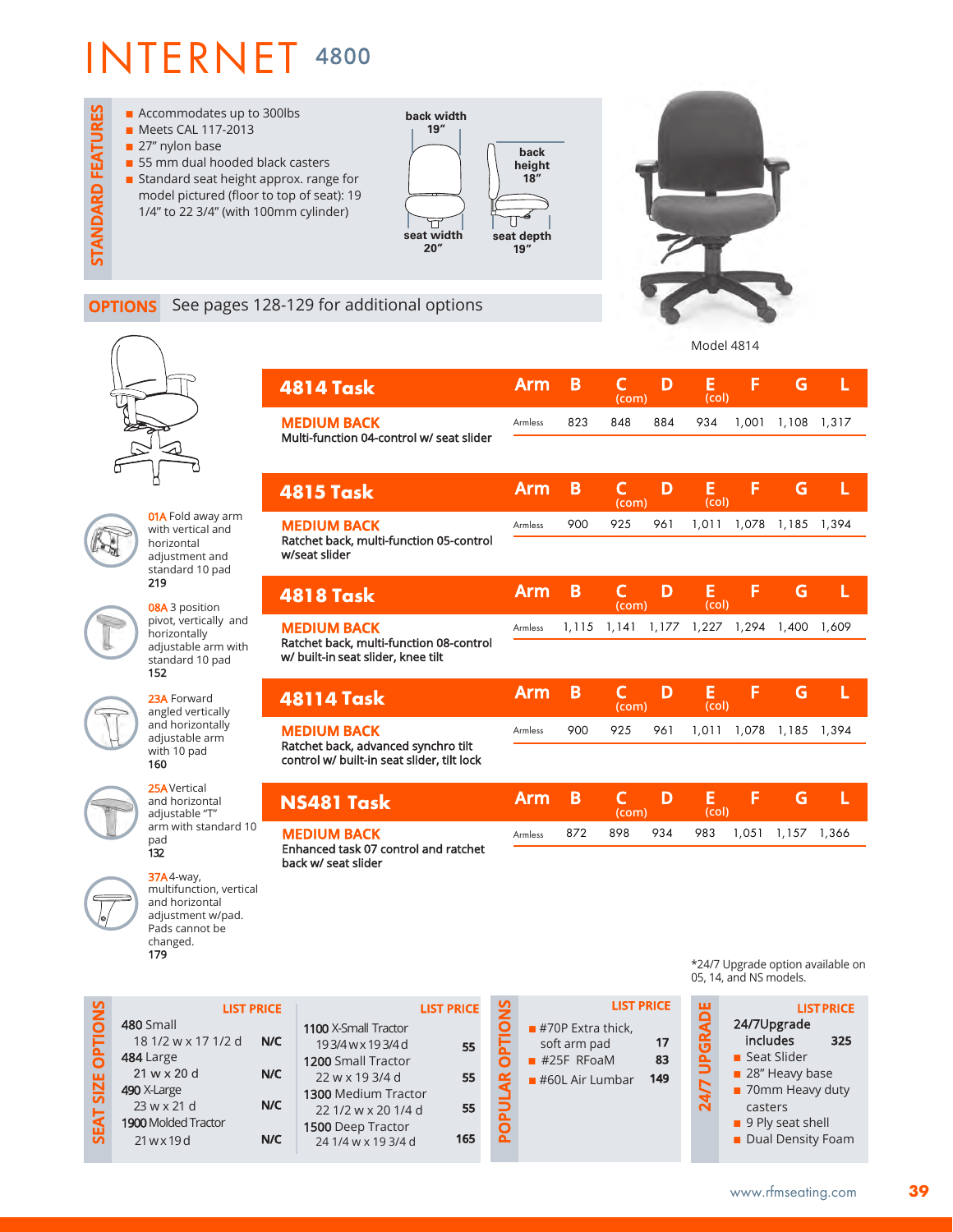**STANDARD FEATURES** ■ Accommodates up to 300lbs **back width** ■ Meets CAL 117-2013 **19 1/2"** 27" nylon base **back n** 55 mm dual hooded black casters **height n** Standard seat height approx. range **23"** for model pictured (floor to top of seat): 19 1/4" to 22 3/4" (with 100mm cylinder) ╦ **seat depth 19" seat width 20"**



**OPTIONS** See pages 128-129 for additional options



STANDARD FEATURES

**01A** Fold away arm with vertical and horizontal adjustment and standard 10 pad 219

08A 3 position pivot, vertically and horizontally adjustable arm with standard 10 pad 152



25AVertical and horizontal adjustable "T" arm with standard 10 pad 132

37A4-way, multifunction, vertical

| 4834 Task                                                                                | Arm            | B     | C<br>(com) | D     | E<br>(col) | F     | G     | L     |
|------------------------------------------------------------------------------------------|----------------|-------|------------|-------|------------|-------|-------|-------|
| <b>MANAGERS HIGH BACK</b><br>Multi-function 04-control w/ seat slider                    | Armless        | 864   | 889        | 925   | 975        | 1,042 | 1,148 | 1,357 |
|                                                                                          |                |       |            |       |            |       |       |       |
| 4835 Task                                                                                | <b>Arm</b>     | B     | C<br>(com) | D     | Е<br>(col) | F     | G     | L     |
| <b>MANAGERS HIGH BACK</b><br>Ratchet back, multi-function 05-control                     | <b>Armless</b> | 941   | 966        | 1,002 | 1,052      | 1,119 | 1,225 | 1,434 |
| w/seat slider                                                                            |                |       |            |       |            |       |       |       |
| 4838 Task                                                                                | <b>Arm</b>     | B     | C<br>(com) | D     | E<br>(col) | F     | G     | L     |
| <b>MANAGERS HIGH BACK</b><br>Ratchet back, multi-function 08-control                     | Armless        | 1,156 | 1,181      | 1,218 | 1,267      | 1,334 | 1,441 | 1,650 |
| w/ built-in seat slider, knee tilt                                                       |                |       |            |       |            |       |       |       |
| 48314 Task                                                                               | <b>Arm</b>     | B     | C<br>(com) | D     | E<br>(col) | F     | G     | L     |
| <b>MANAGERS HIGH BACK</b><br>Advanced synchro tilt control w/ built-in                   | Armless        | 941   | 966        | 1,002 | 1,052      | 1,119 | 1,225 | 1,434 |
| seat slider, tilt lock and ratchet back                                                  |                |       |            |       |            |       |       |       |
| NS483 Task                                                                               | <b>Arm</b>     | B     | C<br>(com) | D     | Е<br>(col) | F     | G     | L     |
| <b>MANAGERS HIGH BACK</b><br>Enhanced task 07 control and ratchet<br>hack w/ seat slider | Armless        | 913   | 938        | 975   | 1,024      | 1,091 | 1,198 | 1,407 |

**LIST PRICE N/C** 480 Small 18 1/2 w x 17 1/2 d and horizontal adjustment w/pad. Pads cannot be changed. 179

**N/C**

**N/C**

**N/C**

|                             | <b>LIST PRICE</b> |
|-----------------------------|-------------------|
| <b>1100 X-Small Tractor</b> |                   |
| 193/4wx193/4d               | 55                |
| 1200 Small Tractor          |                   |
| 22 w x 19 3/4 d             | 55                |
| 1300 Medium Tractor         |                   |
| 22 1/2 w x 20 1/4 d         | 55                |
| 1500 Deep Tractor           |                   |
| 24 1/4 w x 19 3/4 d         |                   |

|                           |                                  | <b>LIST PRICE</b> |
|---------------------------|----------------------------------|-------------------|
| ć                         | $\blacksquare$ #70P Extra thick, |                   |
| È                         | soft arm pad                     | 17                |
|                           | $#25F$ RFoaM                     | 83                |
|                           | $#59L$ Comfort                   |                   |
| $\overline{\mathbf{A}}$ R | Cutout                           | 88                |
|                           | $\blacksquare$ #60L Air Lumbar   | 149               |
| c                         | $#70L$ Air Thoracic              | 149               |
|                           | $#68L$ Air Lumbar                |                   |
|                           | & Thoracic                       |                   |

\*24/7 Upgrade option available on 05, 14, and NS models.

| 言語に | <b>LIST PRICE</b><br>24/7Upgrade |  |
|-----|----------------------------------|--|
|     | includes<br>325                  |  |
| Ê   | Seat Slider                      |  |
|     | 28" Heavy base                   |  |
| 4   | 70mm Heavy duty                  |  |
|     | casters                          |  |
|     | 9 Ply seat shell                 |  |
|     | Dual Density Foam                |  |

**SEAT SIZE OPTIONS**

SEAT SIZE OPTION

484 Large 21 w x 20 d 490 X-Large 23 w x 21 d 1900 Molded Tractor 21 w x 19 d

www.rfmseating.com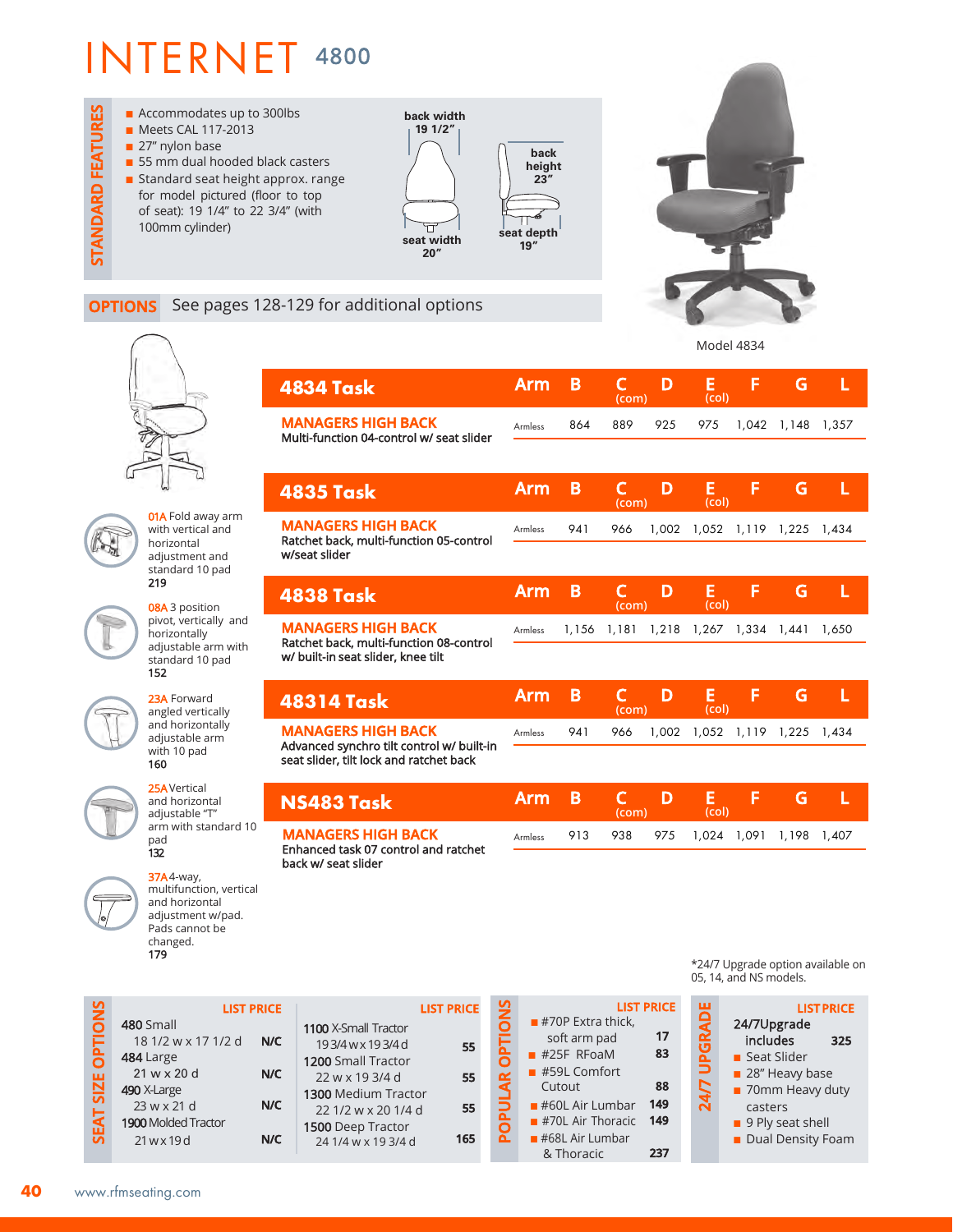**OPTIONS** See pages 128-129 for additional options

**back width** ■ Accommodates up to 300lbs **STANDARD FEATURES** STANDARD FEATURES **19 1/2"** ■ Meets CAL 117-2013 28" nylon base **back n** 55 mm dual hooded black casters **height n** Standard seat height approx. range **33 1/2"** for model pictured (floor to top of seat): 19 1/4" to 22 3/4" (with 100mm cylinder) Н **seat depth 20" seat width 21"**



01A Fold away arm with vertical and horizontal adjustment and standard 10 pad 219 08A 3 position

pivot, vertically and horizontally adjustable arm with standard 10 pad 152

23A Forward angled vertically and horizontally adjustable arm with 10 pad 160

25AVertical and horizontal adjustable "T" arm with standard 10 pad 132

37A4-way, multifunction, vertical and horizontal adjustment w/pad. Pads cannot be changed. 179

| <b>4894 Task</b>                                                                | Arm            | B     | (com)      | D     | E<br>(col)                          | F     | G     |       |
|---------------------------------------------------------------------------------|----------------|-------|------------|-------|-------------------------------------|-------|-------|-------|
| <b>EXECUTIVE HIGH BACK w/pillow</b><br>Multi-function 04-control w/ seat slider | <b>Armless</b> | 1.199 |            |       | 1,232 1,275 1,345 1,436 1,574 1,814 |       |       |       |
|                                                                                 |                |       |            |       |                                     |       |       |       |
| <b>4895 Task</b>                                                                | Arm            | B     | (com)      | D     | Е<br>(col)                          | F     | G     | L     |
| <b>EXECUTIVE HIGH BACK w/pillow</b>                                             | Armless        | 1,276 | 1,309      | 1,352 | 1,422                               | 1,513 | 1,651 | 1,891 |
| Ratchet back, multi-function 05-<br>control w/seat slider                       |                |       |            |       |                                     |       |       |       |
| <b>4898 Task</b>                                                                | Arm            | B     | C<br>(com) | D     | E<br>(col)                          | F     | G     | L     |
| <b>EXECUTIVE HIGH BACK w/pillow</b><br>Ratchet back, multi-function 08-control  | <b>Armless</b> | 1,492 | 1,525      | 1,568 | 1,638                               | 1,728 | 1,867 | 2,107 |
| w/built-in seat slider, knee tilt                                               |                |       |            |       |                                     |       |       |       |
| 48914 Task                                                                      | Arm            | B     | (com)      | D     | Е<br>(col)                          | F     | G     | L     |

**EXECUTIVE HIGH BACK** w/pillow, advanced synchro tilt control w/ builtin seat slider, tilt lock and ratchet back

|                                                   | (com) | (col) |  |  |
|---------------------------------------------------|-------|-------|--|--|
| Armless 1,276 1,309 1,352 1,422 1,513 1,651 1,891 |       |       |  |  |
|                                                   |       |       |  |  |

| SNO<br><b>PFI</b><br><b>SIZE</b> | 480 Small<br>18 1/2 w x 17 1/2 d<br>482 Medium<br>$20$ w x 19 d   | <b>LIST PRICE</b><br>N/C<br>N/C | 1100 X-Small Tractor<br>193/4wx193/4d<br>1200 Small Tractor<br>22 w x 19 3/4 d         | <b>LIST PRICE</b><br>55<br>55 | $\frac{5}{2}$ | $#70P$ Extra thick,<br>soft arm pad<br>$#25F$ RFoaM<br>$#60L$ Air Lumbar | <b>LIST PRICE</b><br>17<br>83<br>149<br>149 |
|----------------------------------|-------------------------------------------------------------------|---------------------------------|----------------------------------------------------------------------------------------|-------------------------------|---------------|--------------------------------------------------------------------------|---------------------------------------------|
| <b>SEAT</b>                      | 490 X-Large<br>23 w x 21 d<br>1900 Molded Tractor<br>$21$ w x 19d | N/C<br>N/C                      | 1300 Medium Tractor<br>22 1/2 w x 20 1/4 d<br>1500 Deep Tractor<br>24 1/4 w x 19 3/4 d | 55<br>165                     | ñ             | $#70L$ Air Thoracic<br>$#68L$ Air Lumbar<br>& Thoracic                   | 237                                         |

\*24/7 Upgrade option available on 05, 14, and NS models.

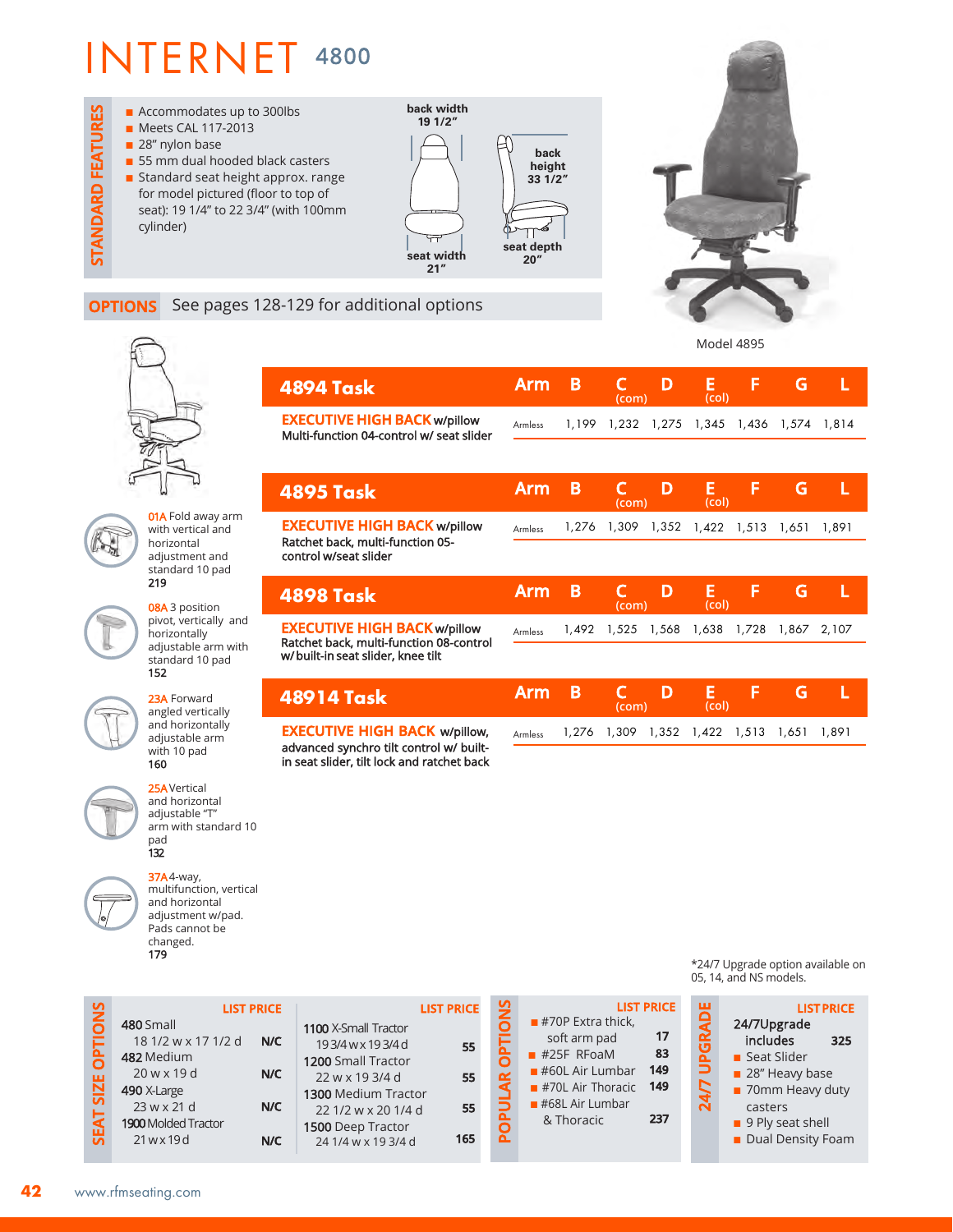

## **OPTIONS** See pages 128-129 for additional options

## Note: please specify stool kit 37200 or 37270 Model 4813



 $\blacksquare$  Accommodates up to 300lbs **STANDARD FEATURES back width n** Meets CAL 117-2013 **19 1/2" STANDARD FEATUR**  $\blacksquare$  27" nylon base **back**  $\blacksquare$  55 mm dual hooded black casters **height**  $\blacksquare$  Adjustable height foot ring **23" n** Standard seat height approx. range for model pictured (floor to top of seat): Π 25" to 32" (with 200mm cylinder) **seat depth seat width 19" 20"**

### **OPTIONS** See pages 128-129 for additional options

| Note: please specify stool kit 37200 or 37270 |                                                                                                                                           |                   |                                                                                               |              |                         |            |                                                     |                                                                                   |                   | <b>Model 4833</b>    |                                                                                                                          |                   |   |  |
|-----------------------------------------------|-------------------------------------------------------------------------------------------------------------------------------------------|-------------------|-----------------------------------------------------------------------------------------------|--------------|-------------------------|------------|-----------------------------------------------------|-----------------------------------------------------------------------------------|-------------------|----------------------|--------------------------------------------------------------------------------------------------------------------------|-------------------|---|--|
|                                               |                                                                                                                                           | 4833-37200 Stool  |                                                                                               |              |                         | <b>Arm</b> | B                                                   | (com)                                                                             | D                 | Е<br>(col)           | F                                                                                                                        | G                 | L |  |
|                                               |                                                                                                                                           |                   | <b>MANAGERS HIGH BACK STOOL</b><br><b>Tri-action 03-control</b>                               |              |                         | Armless    | 990                                                 | 1,015                                                                             | 1,052 1,101       |                      |                                                                                                                          | 1,168 1,275 1,484 |   |  |
|                                               |                                                                                                                                           |                   | 48333-37200 Stool<br><b>MANAGERS HIGH BACK STOOL</b>                                          |              |                         | <b>Arm</b> | B                                                   | (com)                                                                             | D                 | E<br>(col)           | F                                                                                                                        | G                 |   |  |
|                                               |                                                                                                                                           | <b>LIST PRICE</b> | Ratchet back, tri-action 33-control                                                           | LIST PRICE O |                         | Armless    |                                                     | 1,067 1,092 1,129 1,178 1,245 1,352 1,561                                         | <b>LIST PRICE</b> |                      |                                                                                                                          |                   |   |  |
| <b>OPTIONS</b>                                | 480 Small<br>18 1/2 w x 17 1/2 d<br>484 Large<br>$21$ w x 20 d<br>490 X-Large<br>23 w x 21 d<br><b>1900</b> Molded Tractor<br>21 w x 19 d | N/C<br>N/C        | 1100 X-Small Tractor<br>193/4wx193/4d<br><b>1200 Small Tractor</b><br>22 w x 19 3/4 d         | 55<br>55     |                         |            | $#70P$ Extra thick.<br>soft arm pad<br>$#25F$ RFoaM | $#33SS$ Seat Slider<br>$\blacksquare$ #59L Comfort cut out                        |                   | 17<br>55<br>83<br>88 | For 31" - 39" counter heights -<br>request 200 mm cylinder<br>For 34" - 44" counter heights -<br>request 270 mm cylinder |                   |   |  |
| SIZE<br>능<br>띥                                |                                                                                                                                           | N/C<br>N/C        | 1300 Medium Tractor<br>22 1/2 w x 20 1/4 d<br><b>1500</b> Deep Tractor<br>24 1/4 w x 19 3/4 d | 55<br>165    | $\overline{\mathbf{a}}$ |            | Only available                                      | $\blacksquare$ #60L Air lumbar<br>$#16B$ Foot ring base<br>w/60mm no hood caster. |                   | 149<br>N/C           |                                                                                                                          |                   |   |  |

Only available in 175mm or 200mm cylinder